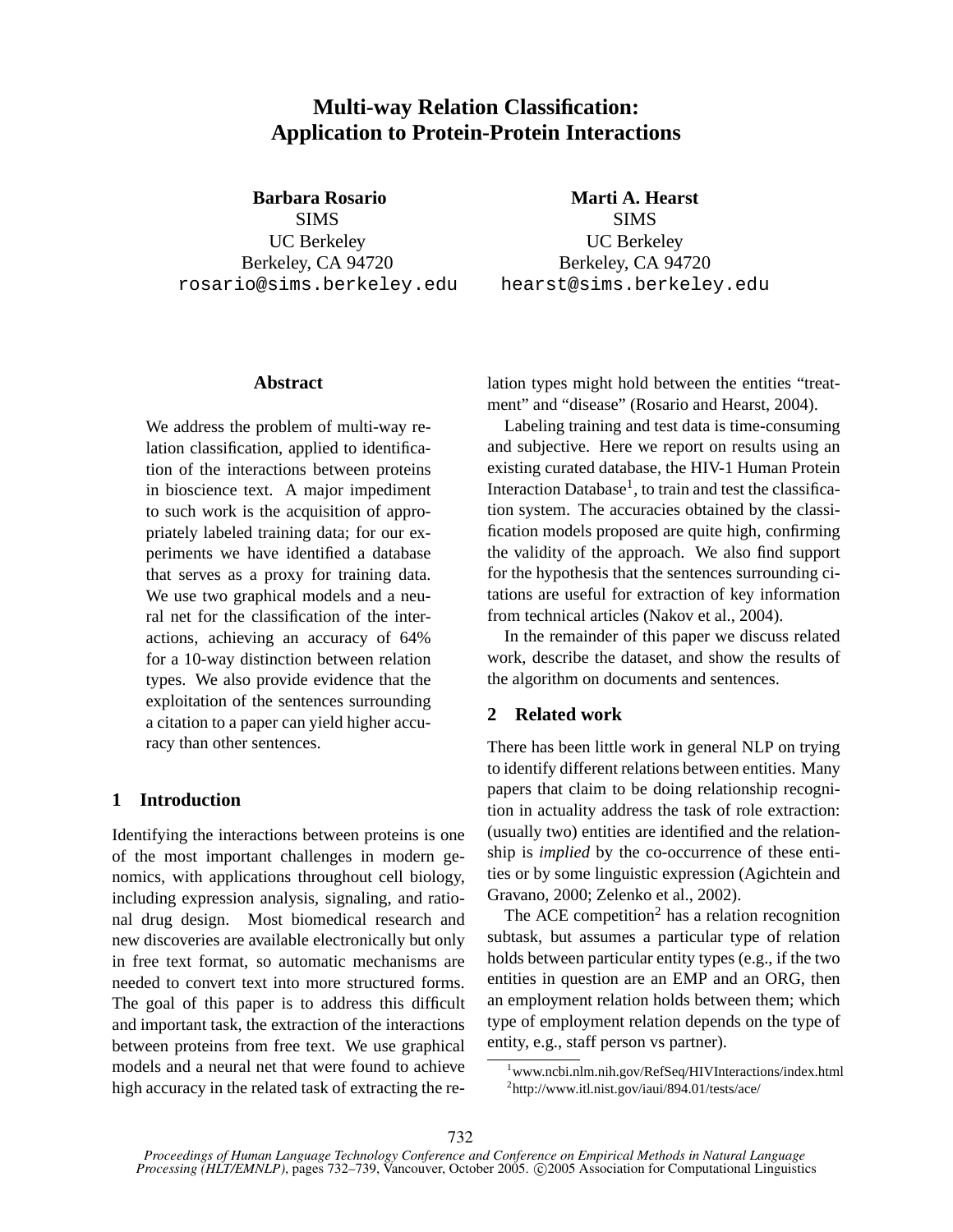In the BioNLP literature there have recently been a number of attempts to automatically extract protein-protein interactions from PubMed abstracts. Some approaches simply report that a relation exists between two proteins but do not determine which relation holds (Bunescu et al., 2005; Marcotte et al., 2001; Ramani et al., 2005), while most others start with a list of interaction verbs and label only those sentences that contain these trigger words (Blaschke and Valencia, 2002; Blaschke et al., 1999; Rindflesch et al., 1999; Thomas et al., 2000; Sekimizu et al., 1998; Ahmed et al., 2005; Phuong et al., 2003; Pustejovsky et al., 2002). However, as Marcotte et al. (2001) note, "... searches for abstracts containing relevant keywords, such as interact\*, poorly discriminate true hits from abstracts using the words in alternate senses and miss abstracts using different language to describe the interactions."

Most of the existing methods also suffer from low recall because they use hand-built specialized templates or patterns (Ono et al., 2001; Corney et al., 2004). Some systems use link grammars in conjunction with trigger verbs instead of templates (Ahmed et al., 2005; Phuong et al., 2003). Every paper evaluates on a different test set, and so it is quite difficult to compare systems.

In this paper, we use state-of-the-art machine learning methods to determine the interaction *types* and to extract the proteins involved. We do not use trigger words, templates, or dictionaries.

#### **3 Data**

We use the information from a domain-specific database to gather labeled data for the task of classifying the interactions between proteins in text. The manually-curated HIV-1 Human Protein Interaction Database provides a summary of documented interactions between HIV-1 proteins and host cell proteins, other HIV-1 proteins, or proteins from disease organisms associated with HIV or AIDS. We use this database also because it contains information about the *type* of interactions, as opposed to other protein interaction databases (BIND, MINT, DIP, for example<sup>3</sup> ) that list the protein pairs interacting, without

| <b>Interaction</b>              | #Triples | <b>Interaction</b> | #Triples |
|---------------------------------|----------|--------------------|----------|
| Interacts with                  | 1115     | Complexes with     | 45       |
| <i><u>Activates</u></i>         | 778      | <b>Modulates</b>   | 43       |
| <i><u><b>Stimulates</b></u></i> | 659      | <i>Enhances</i>    | 41       |
| <b>Binds</b>                    | 647      | <b>Stabilizes</b>  | 34       |
| <i>Upregulates</i>              | 316      | Myristoylated by   | 34       |
| Imported by                     | 276      | Recruits           | 32       |
| <i>Inhibits</i>                 | 194      | Ubiquitinated by   | 29       |
| Downregulates                   | 124      | Synergizes with    | 28       |
| Regulates                       | 86       | Co-localizes with  | 27       |
| Phosphorylates                  | 81       | <b>Suppresses</b>  | 24       |
| Degrades                        | 73       | Competes with      | 23       |
| <i>Induces</i>                  | 52       | Requires           | 22       |
| <i>Inactivates</i>              | 51       |                    |          |

Table 1: Number of triples for the most common interactions of the HIV-1 database, after removing the distinction in directionality and the triples with more than one interaction.

specifying the type of interactions.

In this database, the definitions of the interactions depend on the proteins involved and the articles describing the interactions; thus there are several definitions for each interaction type. For the interaction *bind* and the proteins *ANT* and *Vpr*, we find (among others) the definition *"Interaction of HIV-1 Vpr with human adenine nucleotide translocator (ANT) is presumed based on a specific binding interaction between Vpr and rat ANT."*

The database contains 65 types of interactions and 809 proteins for which there is interaction information, for a total of 2224 pairs of interacting proteins. For each documented protein-protein interaction the database includes information about:

- A pair of proteins (PP),
- $\bullet$  The interaction type(s) between them (I), and
- PubMed identification numbers of the journal article(s) describing the interaction(s) (A).

A protein pair  $PP$  can have multiple interactions (for example, AIP1 *binds* to HIV-1 p6 and also *is incorporated* into it) for an average of 1.9 interactions per  $PP$  and a maximum of 23 interactions for the pair CDK9 and tat p14.

We refer to the combination of a protein pair  $PP$ and an article  $A$  as a "triple." Our goal is to automatically associate to each triple an interaction

<sup>&</sup>lt;sup>3</sup>DIP lists only the protein pairs, BIND has only some information about the method used to provide evidence for the interaction, and MIND does have interaction type information but the vast majority of the entries (99.9% of the 47,000 pairs)

have been assigned the same type of interaction (*aggregation*). These databases are all manually curated.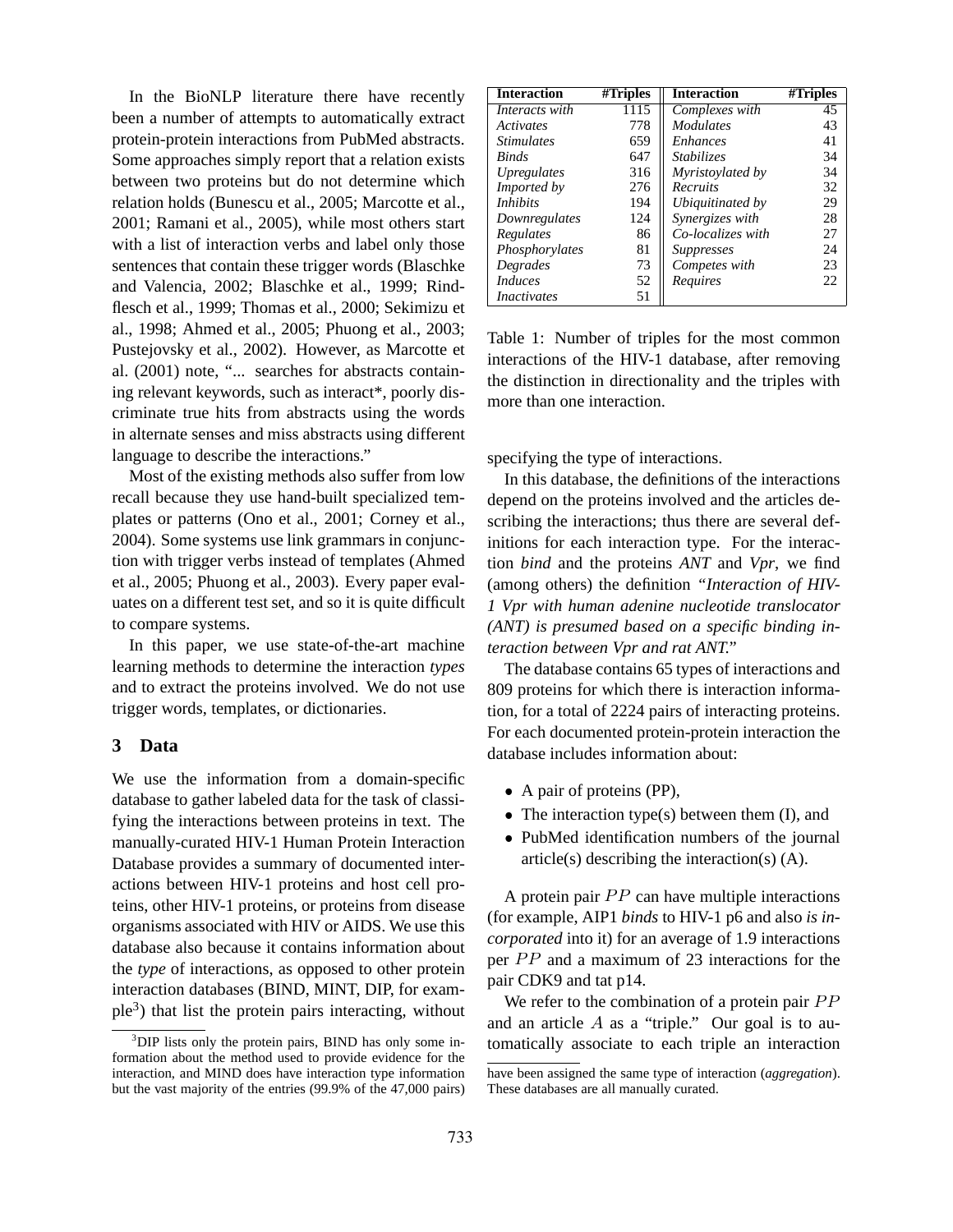type. For the example above, the triple "AIP1 HIV-1-p6 14519844" is assigned the interaction *binds* (14519844 being the PubMed number of the paper providing evidence for this interaction)<sup>4</sup>.

Journal articles can contain evidence for multiple interactions: there are 984 journal articles in the database and on average each article is reported to contain evidence for 5.9 triples (with a maximum number of 90 triples).

In some cases the database reports multiple different interactions for a given triple. There are 5369 unique triples in the database and of these 414 (7.7%) have multiple interactions. We exclude these triples from our analysis; however, we do include articles and PPs with multiple interactions. In other words, we tackle cases such as the example above of the pair AIP1, HIV-1-p6 (that can both *bind* and *incorporate*) as long as the evidence for the different interactions is given by two different articles.

Some of the interactions differ only in the directionality (e.g., *regulates* and *regulated by*, *inhibits* and *inhibited by*, etc.); we collapsed these pairs of related interactions into one<sup>5</sup>. Table 1 shows the list of the 25 interactions of the HIV-1 database for which there are more than 10 triples.

For these interactions and for a random subset of the protein pairs  $PP$  (around 45% of the total pairs in the database), we downloaded the corresponding full-text papers. From these, we extracted all and only those sentences that contain both proteins from the indicated protein pair. We assigned each of these sentences the corresponding interaction  $I$  from the database ("papers").

Nakov et al. (2004) argue that the sentences surrounding citations to related work, or *citances*, are a useful resource for bioNLP. Building on that work, we use citances as an additional form of evidence to determine protein-protein interaction types. For a given database entry containing PubMed article  $A$ ,

protein pair  $PP$ , and interaction type  $I$ , we downloaded a subset of the papers that cite  $A$ . From these citing papers, we extracted all and only those sentences that mention  $A$  explicitly; we further filtered these to include all and only the sentences that contain  $PP$ . We labeled each of these sentences with interaction type  $I$  ("citances").

There are often many different names for the same protein. We use  $LocusLink<sup>6</sup>$  protein identification numbers and synonym names for each protein, and extract the sentences that contain an exact match for (some synonym of) each protein. By being conservative with protein name matching, and by not doing co-reference analysis, we miss many candidate sentences; however this method is very precise.

On average, for "papers," we extracted 0.5 sentences per triple (maximum of 79) and 50.6 sentences per interaction (maximum of 119); for "citances" we extracted 0.4 sentences per triple (with a maximum of 105) and 49.2 sentences per interaction (162 maximum). We required a minimum number (40) of sentences for each interaction type for both "papers" and "citances"; the 10 interactions of Table 2 met this requirement. We used these sentences to train and test the models described below 7 .

Since all the sentences extracted from one triple are assigned the same interaction, we ensured that sentences from the same triple did not appear in both the testing and the training sets. Roughly 75% of the data were used for training and the rest for testing.

As mentioned above the goal is to automatically associate to each triple an interaction type. The task tackled here is actually slightly more difficult: given some sentences extracted from article  $A$ , assign to A an interaction type I and extract the proteins  $PP$ involved. In other words, for the purpose of classification, we act as if we do not have information about the proteins that interact. However, given the way the sentence extraction was done, all the sentences extracted from  $A$  contain the  $PP$ .

 ${}^{4}$ To be precise, there are for this  $PP$  (as there are often) multiple articles (three in this case) describing the interaction *binds*, thus we have the following three triples to which we associate *binds*: "AIP1 HIV-1-p6 14519844," "AIP1 HIV-1-p6 14505570" and "AIP1 HIV-1-p6 14505569."

 $5$ We collapsed these pairs because the directionality of the interactions was not always reliable in the database. This implies that for some interactions, we are not able to infer the *different* roles of the two proteins; we considered only the pair "prot1 prot2" or "prot2 prot1," not both. However, our algorithm can detect *which* proteins are involved in the interactions.

<sup>&</sup>lt;sup>6</sup>LocusLink was recently integrated into Entrez Gene, a unified query environment for genes (http://www.ncbi.nlm.nih.gov/entrez/query.fcgi?db=gene).

We also looked at larger chunks of text, in particular, we extracted the sentence containing the  $PP$  along with the previous and the following sentences, and the three consecutive sentences that contained the  $PP$  (the proteins could appear in any of the sentences). However, the results obtained by using these larger chunks were consistently worse.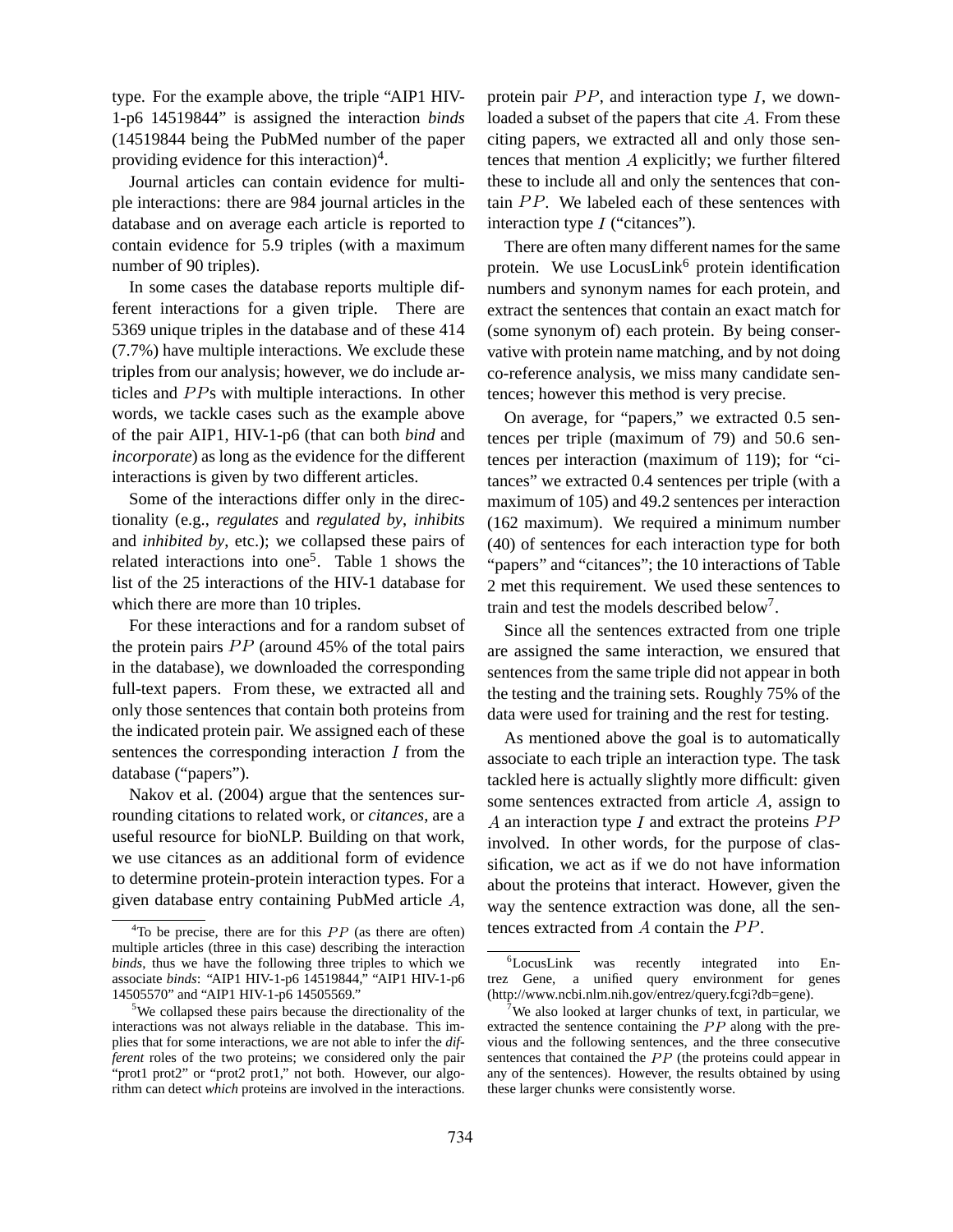| Interaction        | <b>Papers</b> | <b>Citances</b> |
|--------------------|---------------|-----------------|
| <b>Degrades</b>    | 60            | 63              |
| Synergizes with    | 86            | 101             |
| <b>Stimulates</b>  | 103           | 64              |
| <b>Binds</b>       | 98            | 324             |
| <i>Inactivates</i> | 68            | 92              |
| Interacts with     | 62.           | 100             |
| <b>Requires</b>    | 96            | 297             |
| <b>Upregulates</b> | 119           | 98              |
| <b>Inhibits</b>    | 78            | 84              |
| <b>Suppresses</b>  | 51            | 99              |
| Total              | 821           | 1322            |

Table 2: Number of interaction sentences extracted.



Figure 1: Dynamic graphical model (DM) for protein interaction classification (and role extraction).

A hand-assessment of the individual sentences shows that not every sentence that mentions the target proteins  $PP$  actually describes the interaction  $I_{\text{best}}$ (see Section 5.4). Thus the evaluation on the test set is done at the document level (to determine if the algorithm can predict the interaction that a curator would assign to a document as a whole given the protein pair).

Note that we assume here that the papers that provide the evidence for the interactions are given – an assumption not usually true in practice.

#### **4 Models**

For assigning interactions, we used two generative graphical models and a discriminative model. Figure 1 shows the generative dynamic model, based on previous work on role and relation extraction (Rosario and Hearst, 2004) where the task was to extract the entities TREATMENT and DISEASE and the relationships between them. The nodes labeled "Role" represent the entities (in this case the choices are PROTEIN and NULL); the children of the role nodes are the words (which act as features), thus there are as many role states as there are words in the sentence; this model consists of a Markov sequence of states where each state generates one or multiple

observations. This model makes the additional assumption that there is an interaction present in the sentence (represented by the node "Inter.") that generates the role sequence and the observations. (We assume here that there is a single interaction for each sentence.) The "Role" nodes can be observed or hidden. The results reported here were obtained using only the words as features (i.e., in the dynamic model of Figure 1 there is only one feature node per role) and with the "Role" nodes hidden (i.e., we had no information regarding which proteins were involved). Inference is performed with the junction tree algorithm<sup>8</sup>.

We used a second type of graphical model, a simple Naive Bayes, in which the node representing the interaction generates the observable features (all the words in the sentence). We did not include role information in this model.

We defined joint probability distributions over these models, estimated using maximum likelihood on the training set with a simple absolute discounting smoothing method. We performed 10-fold cross validation on the training set and we chose the smoothing parameters for which we obtained the best classification accuracies (averaged over the ten runs) on the training data; the results reported here were obtained using these parameters on the heldout test sets<sup>9</sup>.

In addition to these two generative models, we also used a discriminative model, a neural network. We used the Matlab package to train a feed-forward network with conjugate gradient descent. The network has one hidden layer, with a hyperbolic tangent function, and an output layer representing the relationships. A logistic sigmoid function is used in the output layer. The network was trained for several choices of numbers of hidden units; we chose the best-performing networks based on training set error. We then tested these networks on held-out testing data. The features were words, the same as those used for the graphical models.

<sup>8</sup>Using Kevin Murphy's BNT package:

http://www.cs.ubc.ca/˜murphyk/Software/BNT/bnt.html. <sup>9</sup>We did not have enough data to require that the sentences in

the training and test sets *of the cross validation procedure* originate from disjoint triples (they do originate from disjoint triple in the final held out data). This may result in a less than optimal choice of the parameters for the aggregate measures described below.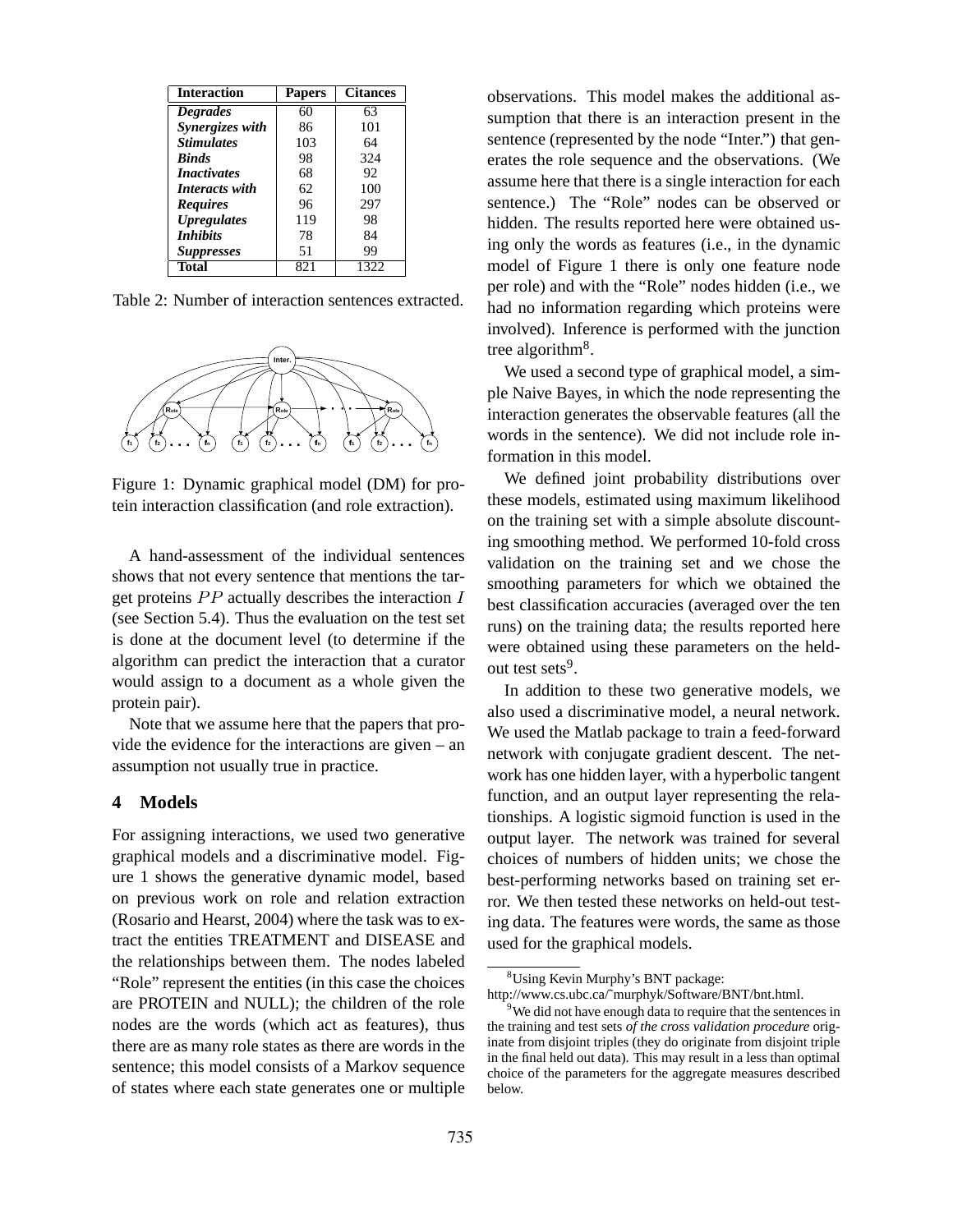|             | All      |      |      | <b>Papers</b> | <b>Citances</b> |           |  |
|-------------|----------|------|------|---------------|-----------------|-----------|--|
|             | Cf<br>Mj |      | Mj   | Cf            | Mj              | <b>Cf</b> |  |
| <b>DM</b>   | 60.5     | 59.7 | 57.8 | 55.6          | 53.4            | 54.5      |  |
| <b>NB</b>   | 58.1     | 61.3 | 57.8 | 55.6          | 55.7            | 54.5      |  |
| <b>NN</b>   | 63.7     |      | 44.4 |               | 55.8            |           |  |
| <b>Key</b>  | 20.1     |      | 24.4 |               | 20.4            |           |  |
| <b>KeyB</b> | 25.8     |      | 40.0 |               | 26.1            |           |  |
| Base.       | 21.8     |      |      | 11 1          | 26.1            |           |  |

Table 3: Accuracies for classification of the 10 protein-protein interactions of Table 2. DM: dynamic model, NB: Naive Bayes, NN: neural network. Baselines: Key: trigger word approach, KeyB: trigger word with backoff, Base: the accuracy of choosing the most frequent interaction.

The task is the following: given a triple consisting of a  $PP$  and an article, extract the sentences from the article that contain both proteins. Then, predict for the entire document one of the interactions of Table 2 given the sentences extracted for that triple. This is a 10-way classification problem, which is significantly more complex than much of the related work in which the task is to make the binary prediction (see Section 2).

## **5 Results**

The evaluation was done on a document-bydocument basis. During testing, we choose the interaction using the following aggregate measures that use the constraint that all sentences coming from the same triple are assigned the same interaction.

- **Mj**: For each triple, for each sentence of the triple, find the interaction that maximizes the posterior probability of the interaction given the features; then assign to *all* sentences of this triple the most frequent interaction among those predicted for the individual sentences.
- **Cf**: Retain all the conditional probabilities (do not choose an interaction per sentence), then, for each triple, choose the interaction that maximizes the sum over all the triple's sentences.

Table 3 reports the results in terms of classification accuracies averaged across all interactions, for the cases "all" (sentences from "papers" and "citances" together), only "papers" and only "citances". The accuracies are quite high; the dynamic model achieves around 60% for "all," 58% for "papers" and 54% for "citances." The neural net achieves the best results for "all" with around 64% accuracy. From these results we can make the following observations: all models greatly outperform the baselines; the performances of the dynamic model DM, the Naive Bayes NB and the NN are very similar; for "papers" the best results were obtained with the graphical models; for "all" and "citances" the neural net did best. The use of "citances" allowed the gathering of additional data (and therefore a larger training set) that lead to higher accuracies (see "papers" versus "all").

In the confusion matrix in Table 5 we can see the accuracies for the individual interactions for the dynamic model DM, using "all" and "Mj." For three interactions this model achieves perfect accuracy.

## **5.1 Hiding the protein names**

In order to ensure that the algorithm was not overfitting on the protein names, we ran an experiment in which we replaced the protein names in all sentences with the token "PROT NAME." For example, the sentence: *"Selective CXCR4 antagonism by Tat"* became: *"Selective PROT NAME2 antagonism by PROT NAME1."*

Table 5.1 shows the results of running the models on this data. For "papers" and "citances" there is always a decrease in the classification accuracy when we remove the protein names, showing that the protein names do help the classification. The differences in accuracy in the two cases using "citances" are much smaller than the differences using "papers" at least for the graphical models. This suggests that citation sentences may be more robust for some language processing tasks and that the models that use "citances" learn better the linguistic context of the interactions. Note how in this case the graphical models always outperform the neural network.

## **5.2 Using a "trigger word" approach**

As mentioned above, much of the related work in this field makes use of "trigger words" or "interaction words" (see Section 2). In order to (roughly) compare our work and to build a more realistic baseline, we created a list of 70 keywords that are repre-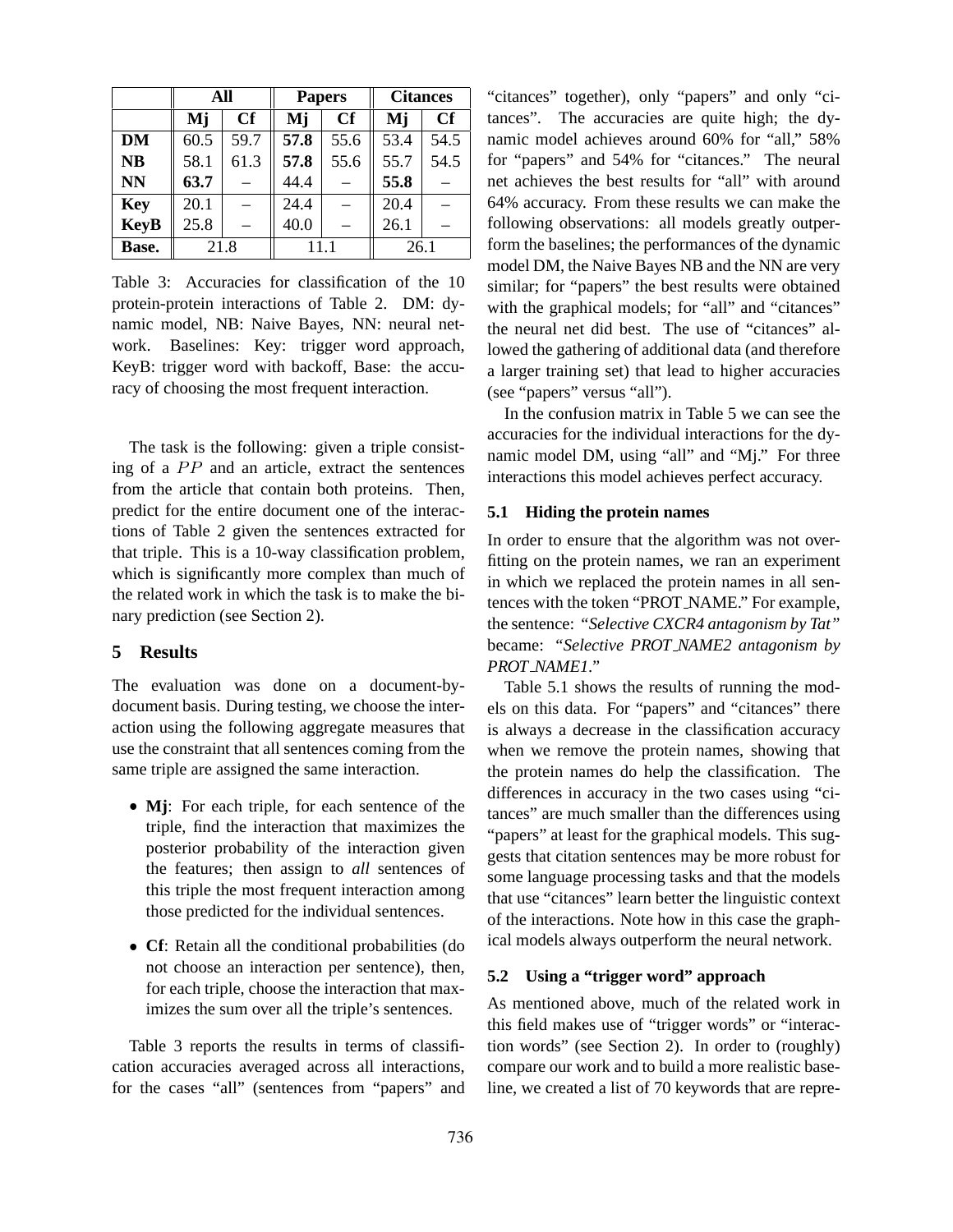|                                           | <b>Prediction</b> |          |    |          |          |          | Acc.     |    |          |                |        |
|-------------------------------------------|-------------------|----------|----|----------|----------|----------|----------|----|----------|----------------|--------|
| Truth                                     |                   | Sv W     | St | B        | Ina      | 1 W      | K        | Up | Inh      | Su             | $(\%)$ |
| Degrades $(D)$                            | 5                 | $\theta$ | 0  | $\theta$ | $\Omega$ | $\Omega$ | $\theta$ | 0  | $\theta$ | 0              | 100.0  |
| Synergizes with $(SyW)$                   | $\theta$          |          | 0  | 0        | $\Omega$ |          | 0        | 3  | 3        | 0              | 12.5   |
| Stimulates (St)                           |                   | 0        | 4  | 0        | 0        |          | 6        | 0  |          | 0              | 36.4   |
| $\mathbf{B}$ <i>inds</i> ( $\mathbf{B}$ ) |                   | 0        | 0  | 18       | $\Omega$ |          |          |    | 3        | 0              | 66.7   |
| <i>Inactivates (Ina)</i>                  |                   | 0        | 0  | 0        | 9        |          | 0        | 0  |          | $\overline{0}$ | 100.0  |
| Interacts with $(IW)$                     |                   | 0        | 4  | 3        | $\Omega$ |          |          | 0  |          | ◠              | 31.2   |
| <i>Requires</i> $(R)$                     |                   | 0        | 0  | 0        | $\Omega$ | 3        | 3        | 0  |          |                | 37.5   |
| Upregulates $(Up)$                        |                   | 0        | 0  | 2        |          |          | 0        | 12 | ◠        | 0              | 70.6   |
| Inhibits (Inh)                            |                   | 0        | 0  | 3        | $\Omega$ |          |          |    | 12       | $\theta$       | 70.6   |
| Suppresses (Su)                           |                   | 0        | 0  | 0        | $\Omega$ |          | 0        | 0  |          | 6              | 100.0  |

Table 4: Confusion matrix for the dynamic model DM for "all," "Mj." The overall accuracy is 60.5%. The numbers indicate the number of articles  $A$  (each paper has several relevant sentences).

|    | All  |      |          |      | <b>Papers</b> |          | Citances |      |          |  |
|----|------|------|----------|------|---------------|----------|----------|------|----------|--|
|    | Мj   | Сf   | Diff     | Мj   | Cf            | Diff     | Мj       | Cf   | Diff     |  |
| DM | 60.5 | 60.5 | 0.7%     | 44.4 | 40.0          | $-25.6%$ | 52.3     | 53.4 | $-2.0\%$ |  |
| NB | 59.7 | 59.7 | 0.1%     | 46.7 | 51.1          | 11.7%    | 53.4     | 53.4 | $-3.1%$  |  |
| NN | 1.6  |      | $-18.9%$ | 44.4 |               | 0%       | 50.0     |      | $-10.4%$ |  |

Table 5: Accuracies for the classification of the 10 protein-protein interactions of Table 2 with the *protein names removed*. Columns marked Diff show the difference in accuracy (in percentages) with respect to the original case of Table 3, averaged over all evaluation methods.

sentative of the 10 interactions. For example, for the interaction *degrade* some of the keywords are "degradation," "degrade," for *inhibit* we have "inhibited," "inhibitor," "inhibitory" and others. We then checked whether a sentence contained such keywords. If it did, we assigned to the sentence the corresponding interaction. If it contained more than one keyword corresponding to multiple interactions consisting of the generic *interact with* plus a more specific one, we assigned the more specific interaction; if the two predicted interactions did not include *interact with* but two more specific interactions, we did not assign an interaction, since we wouldn't know how to choose between them. Similarly, we assigned no interaction if there were more than two predicted interactions or no keywords present in the sentence. The results are shown in the rows labeled "Key" and "KeyB" in Table 3. Case "KeyB" is the "Key" method with back-off: when no interaction was predicted, we assigned to the sentence the most frequent interaction in the training data. As before, we calculated the accuracy when we force all the sentences from one triple to be assign to the most frequent interaction among those predicted for the individual sentences.

KeyB is more accurate than Key and although

the KeyB accuracies are higher than the other baselines, they are significantly lower than those obtained with the trained models. The low accuracies of the trigger-word based methods show that the relation classification task is nontrivial, in the sense that not all the sentences contain the most obvious word for the interactions, and suggests that the trigger word approach is insufficient.

### **5.3 Protein extraction**

The dynamic model of Figure 1 has the appealing property of simultaneously performing interaction recognition and protein name tagging (also known as role extraction): the task consists of identifying all the proteins present in the sentence, given a sequence of words. We assessed a slightly different task: the identification of all (and only) the proteins present in the sentence *that are involved in the interaction*.

The F-measure<sup>10</sup> achieved by this model for this task is 0.79 for "all," 0.67 for "papers" and 0.79 for "citances"; again, the model parameters were chosen with cross validation on the training set, and "ci-

<sup>&</sup>lt;sup>10</sup>The F-measure is a weighted combination of precision and recall. Here, precision and recall are given equal weight, that is, F-measure =  $(2 * PRE * REC)/(PRE + REC)$ .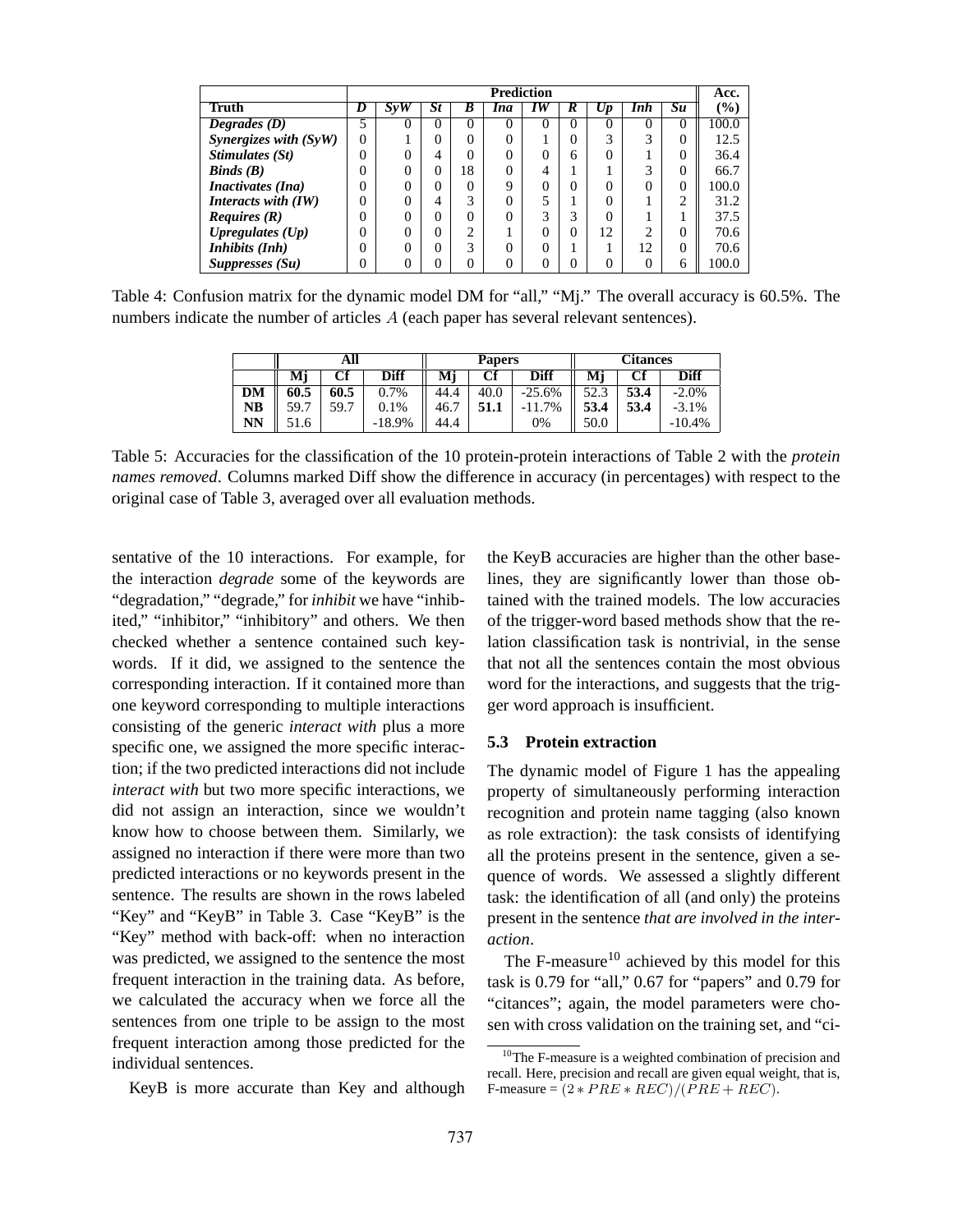tances" had superior performance. Note that we did not use a dictionary: the system learned to recognize the protein names using only the training data. Moreover, our role evaluation is quite strict: every token is assessed and we do not assign partial credit for constituents for which only some of the words are correctly labeled. We also did not use the information that all the sentences extracted from one triple contain the same proteins.

Given these strong results (both F-measure and classification accuracies), we believe that the dynamic model of Figure 1 is a good model for performing both name tagging and interaction classification simultaneously, or either of these task alone.

### **5.4 Sentence-level evaluation**

In addition to assigning interactions to protein pairs, we are interested in sentence-level semantics, that is, in determining the interactions that are actually expressed in the sentence. To test whether the information assigned to the entire document by the HIV-1 database record can be used to infer information at the sentence level, an annotator with biological expertise hand-annotated the sentences from the experiments. The annotator was instructed to assign to each sentence one of the interactions of Table 2, "not interacting," or "other" (if the interaction between the two proteins was not one of Table 2).

Of the 2114 sentences that were hand-labeled, 68.3% of them disagreed with the HIV-1 database label, 28.4% agreed with the database label, and 3.3% were found to contain multiple interactions between the proteins. Among the 68.3% of the sentences for which the labels did not agree, 17.4% had the vague *interact with* relation, 7.4% did not contain any interaction and 43.5% had an interaction different from that specified by the triple<sup>11</sup>. In Table 6 we report the mismatch between the two sets of labels. The total accuracy of  $38.9\%$ <sup>12</sup> provides a useful baseline for using a database for the labeling at the sentence level. It may be the case that certain interactions tend to be biologically related and thus

|             | All  | <b>Papers</b> | Citan. |
|-------------|------|---------------|--------|
| DM          | 48.9 | 28.9          | 47.9   |
| <b>NB</b>   | 47.1 | 33.3          | 53.4   |
| <b>NN</b>   | 52.9 | 36.7          | 63.2   |
| Key         | 30.5 | 18.9          | 38.3   |
| <b>KevB</b> | 46.2 | 36.3          | 52.6   |
| <b>Base</b> | 36.3 | 34.4          | 37.6   |

Table 7: Classification accuracies when the models are trained and tested on the hand labeled sentences.

tend to co-occur (*upregulate* and *stimulate* or *inactivate* and *inhibit*, for example).

We investigated a few of the cases in which the labels were "suspiciously" different, for example a case in which the database interaction was *stimulate* but the annotator found the same proteins to be related by *inhibit* as well. It turned out that the authors of the article assigned *stimulate* found little evidence for this interaction (in favor of *inhibit*), suggesting an error in the database. In another case the database interaction was *require* but the authors of the article, while supporting this, found that under certain conditions (when a protein is too abundant) the interaction changes to one of *inhibit*. Thus we were able to find controversial facts about protein interactions just by looking at the confusion matrix of Table 6.

We trained the models using these hand-labeled sentences in order to determine the interaction expressed *for each sentence* (as opposed to for each document). This is a difficult task; for some sentences it took the annotator several minutes to understand them and decide which interaction applied. Table 7 shows the results on running the classification models on the six interactions for which there were more than 40 examples in the training sets. Again, the sentences from "papers" are especially difficult to classify; the best result for "papers" is 36.7% accuracy versus 63.2% accuracy for "citances." In this case the difference in performance of "papers" and "citances" is larger than for the previous task of document-level relation classification.

#### **6 Conclusions**

We tackled an important and difficult task, the classification of different interaction types between proteins in text. A solution to this problem would have an impact on a variety of important challenges in modern biology. We used a protein-interaction

 $11$  For 28% of the triples, none of the sentences extracted from the target paper were found by the annotator to contain the interaction given by the database. We read four of these papers and found sentences containing that interaction, but our system had failed to extract them.

<sup>12</sup>The accuracy without the vague *interact with* is 49.4%.